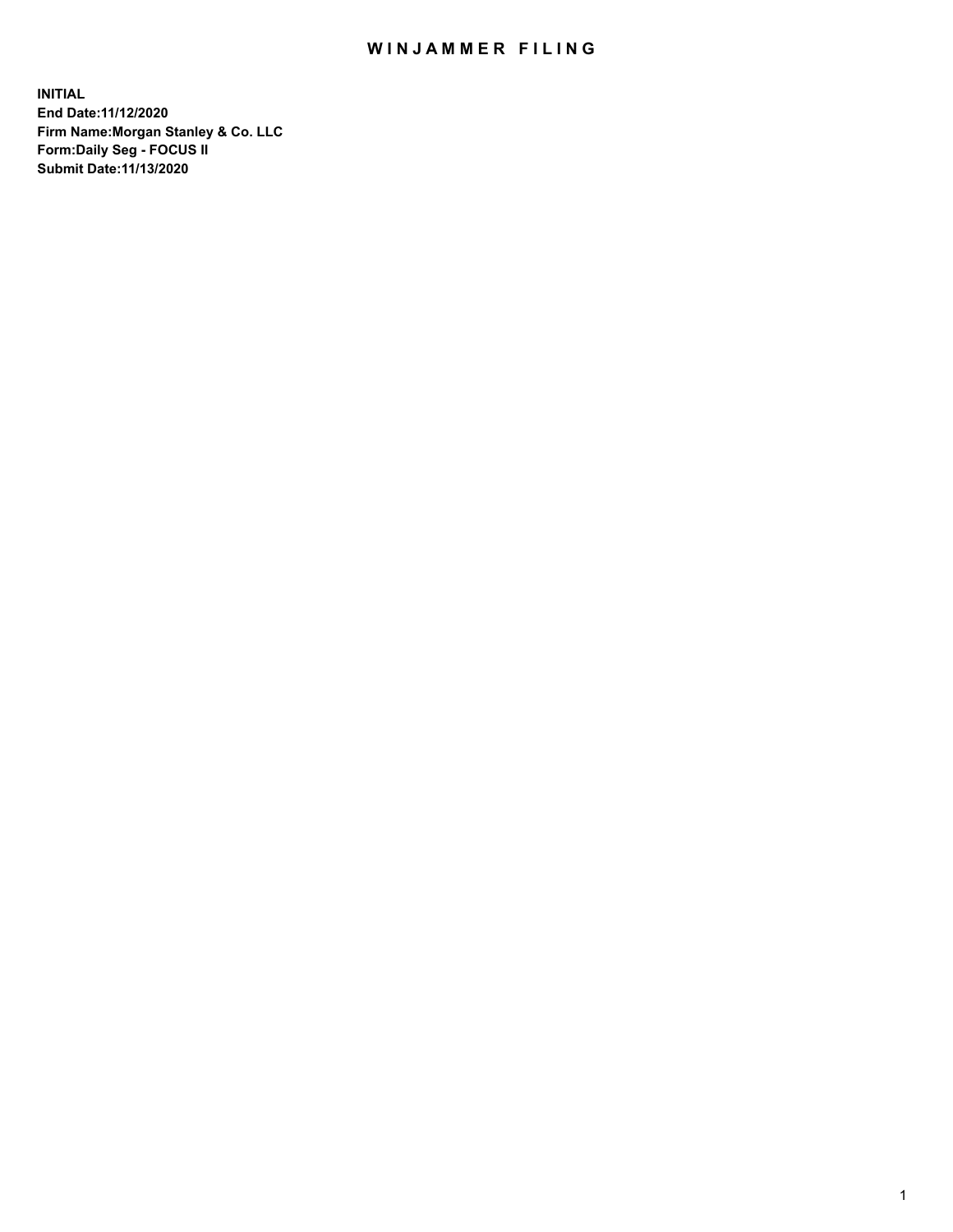**INITIAL End Date:11/12/2020 Firm Name:Morgan Stanley & Co. LLC Form:Daily Seg - FOCUS II Submit Date:11/13/2020 Daily Segregation - Cover Page**

| Name of Company                                                                                                                                                                                                                                                                                                                | <b>Morgan Stanley &amp; Co. LLC</b>                    |
|--------------------------------------------------------------------------------------------------------------------------------------------------------------------------------------------------------------------------------------------------------------------------------------------------------------------------------|--------------------------------------------------------|
| <b>Contact Name</b>                                                                                                                                                                                                                                                                                                            | <b>Ikram Shah</b>                                      |
| <b>Contact Phone Number</b>                                                                                                                                                                                                                                                                                                    | 212-276-0963                                           |
| <b>Contact Email Address</b>                                                                                                                                                                                                                                                                                                   | Ikram.shah@morganstanley.com                           |
| FCM's Customer Segregated Funds Residual Interest Target (choose one):<br>a. Minimum dollar amount: ; or<br>b. Minimum percentage of customer segregated funds required:% ; or<br>c. Dollar amount range between: and; or<br>d. Percentage range of customer segregated funds required between:% and%.                         | 235,000,000<br><u>0</u><br>0 Q<br>0 Q                  |
| FCM's Customer Secured Amount Funds Residual Interest Target (choose one):<br>a. Minimum dollar amount: ; or<br>b. Minimum percentage of customer secured funds required:% ; or<br>c. Dollar amount range between: and; or<br>d. Percentage range of customer secured funds required between: % and %.                         | 140,000,000<br><u>0</u><br><u>00</u><br>0 <sub>0</sub> |
| FCM's Cleared Swaps Customer Collateral Residual Interest Target (choose one):<br>a. Minimum dollar amount: ; or<br>b. Minimum percentage of cleared swaps customer collateral required:% ; or<br>c. Dollar amount range between: and; or<br>d. Percentage range of cleared swaps customer collateral required between:% and%. | 92,000,000<br><u>0</u><br>0 Q<br>00                    |

Attach supporting documents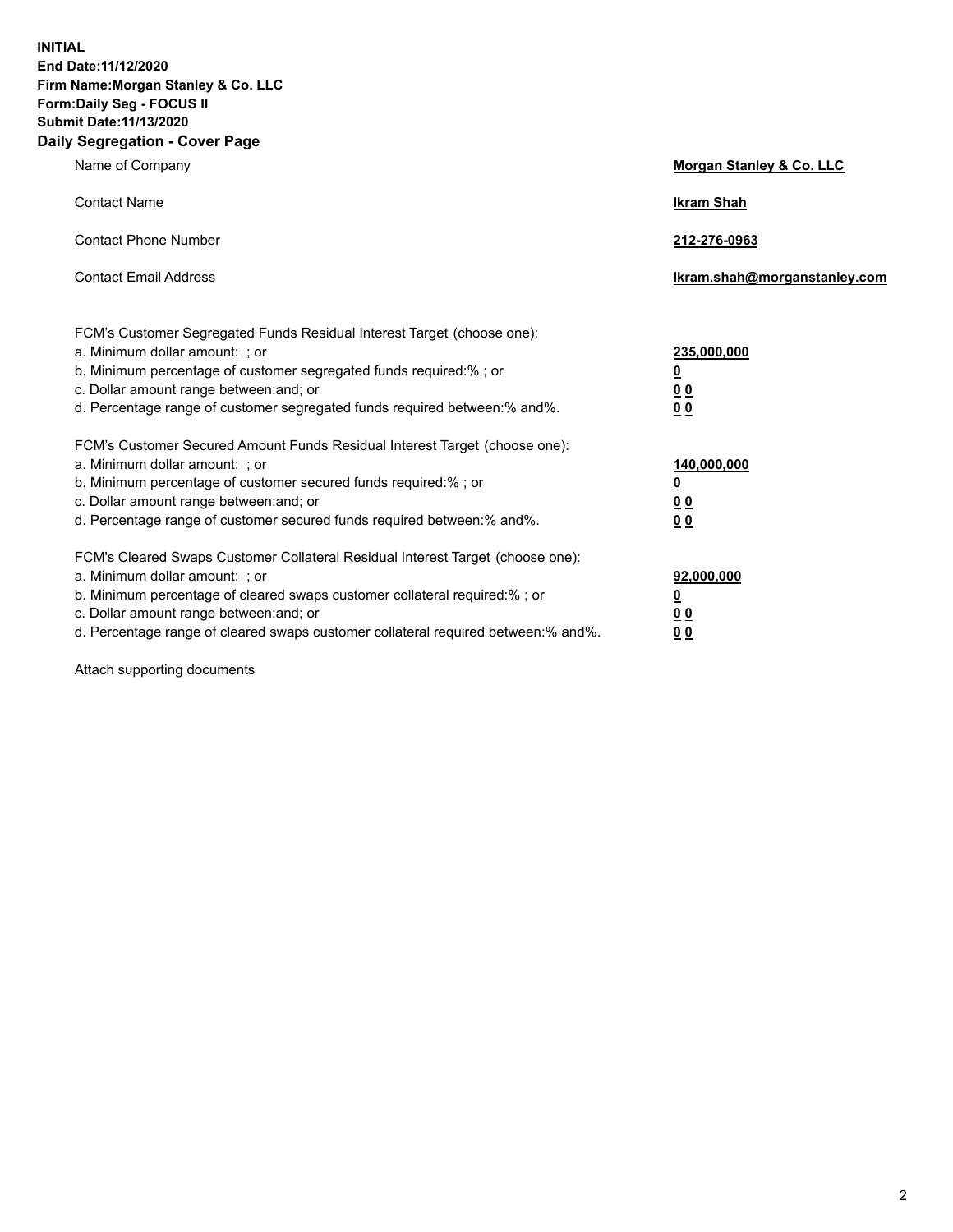## **INITIAL End Date:11/12/2020 Firm Name:Morgan Stanley & Co. LLC Form:Daily Seg - FOCUS II Submit Date:11/13/2020**

## **Daily Segregation - Secured Amounts**

Foreign Futures and Foreign Options Secured Amounts Amount required to be set aside pursuant to law, rule or regulation of a foreign government or a rule of a self-regulatory organization authorized thereunder 1. Net ledger balance - Foreign Futures and Foreign Option Trading - All Customers A. Cash **4,371,967,238** [7315] B. Securities (at market) **2,658,966,491** [7317] 2. Net unrealized profit (loss) in open futures contracts traded on a foreign board of trade **688,622,339** [7325] 3. Exchange traded options a. Market value of open option contracts purchased on a foreign board of trade **13,917,361** [7335] b. Market value of open contracts granted (sold) on a foreign board of trade **-18,074,918** [7337] 4. Net equity (deficit) (add lines 1. 2. and 3.) **7,715,398,511** [7345] 5. Account liquidating to a deficit and account with a debit balances - gross amount **62,733,891** [7351] Less: amount offset by customer owned securities **-61,626,287** [7352] **1,107,604** 6. Amount required to be set aside as the secured amount - Net Liquidating Equity Method (add lines 4 and 5) 7. Greater of amount required to be set aside pursuant to foreign jurisdiction (above) or line 6. FUNDS DEPOSITED IN SEPARATE REGULATION 30.7 ACCOUNTS 1. Cash in banks A. Banks located in the United States **730,834,788** [7500] B. Other banks qualified under Regulation 30.7 **655,120,236** [7520] **1,385,955,024** 2. Securities A. In safekeeping with banks located in the United States **523,527,317** [7540] B. In safekeeping with other banks qualified under Regulation 30.7 **31,665,244** [7560] **555,192,561** 3. Equities with registered futures commission merchants A. Cash **24,653,002** [7580] B. Securities **0** [7590] C. Unrealized gain (loss) on open futures contracts **-1,518,443** [7600] D. Value of long option contracts **0** [7610] E. Value of short option contracts **0** [7615] **23,134,559** [7620] 4. Amounts held by clearing organizations of foreign boards of trade A. Cash **0** [7640] B. Securities **0** [7650]

- 
- C. Amount due to (from) clearing organization daily variation **0** [7660]
- D. Value of long option contracts **0** [7670]
- E. Value of short option contracts **0** [7675] **0** [7680]
- 5. Amounts held by members of foreign boards of trade
	-
	-
	- C. Unrealized gain (loss) on open futures contracts **690,140,782** [7720]
	- D. Value of long option contracts **13,917,361** [7730]
	-
- 6. Amounts with other depositories designated by a foreign board of trade **0** [7760]
- 7. Segregated funds on hand **0** [7765]
- 8. Total funds in separate section 30.7 accounts **8,116,671,029** [7770]
- 9. Excess (deficiency) Set Aside for Secured Amount (subtract line 7 Secured Statement Page 1 from Line 8)
- 10. Management Target Amount for Excess funds in separate section 30.7 accounts **140,000,000** [7780]
- 11. Excess (deficiency) funds in separate 30.7 accounts over (under) Management Target **260,164,914** [7785]

**0** [7305]

[7354] **7,716,506,115** [7355]

**7,716,506,115** [7360]

[7530]

[7570]

 A. Cash **3,362,631,730** [7700] B. Securities **2,103,773,930** [7710] E. Value of short option contracts **-18,074,918** [7735] **6,152,388,885** [7740] **400,164,914** [7380]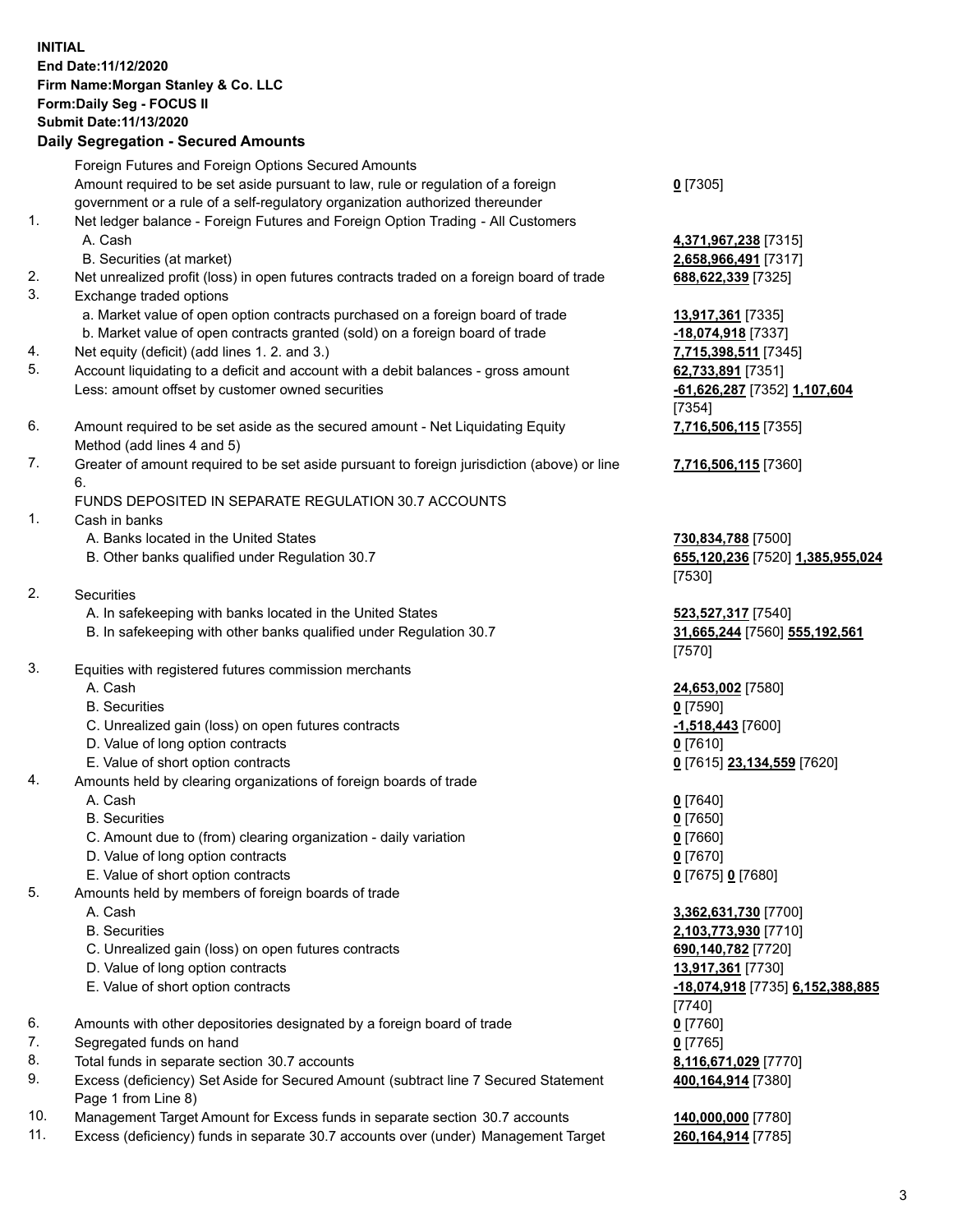**INITIAL End Date:11/12/2020 Firm Name:Morgan Stanley & Co. LLC Form:Daily Seg - FOCUS II Submit Date:11/13/2020 Daily Segregation - Segregation Statement** SEGREGATION REQUIREMENTS(Section 4d(2) of the CEAct) 1. Net ledger balance A. Cash **16,111,193,351** [7010] B. Securities (at market) **8,662,037,325** [7020] 2. Net unrealized profit (loss) in open futures contracts traded on a contract market **519,727,879** [7030] 3. Exchange traded options A. Add market value of open option contracts purchased on a contract market **584,686,051** [7032] B. Deduct market value of open option contracts granted (sold) on a contract market **-398,197,353** [7033] 4. Net equity (deficit) (add lines 1, 2 and 3) **25,479,447,253** [7040] 5. Accounts liquidating to a deficit and accounts with debit balances - gross amount **523,425,445** [7045] Less: amount offset by customer securities **-517,803,642** [7047] **5,621,803** [7050] 6. Amount required to be segregated (add lines 4 and 5) **25,485,069,056** [7060] FUNDS IN SEGREGATED ACCOUNTS 7. Deposited in segregated funds bank accounts A. Cash **4,165,780,966** [7070] B. Securities representing investments of customers' funds (at market) **0** [7080] C. Securities held for particular customers or option customers in lieu of cash (at market) **1,479,230,217** [7090] 8. Margins on deposit with derivatives clearing organizations of contract markets A. Cash **13,299,921,117** [7100] B. Securities representing investments of customers' funds (at market) **0** [7110] C. Securities held for particular customers or option customers in lieu of cash (at market) **7,182,807,108** [7120] 9. Net settlement from (to) derivatives clearing organizations of contract markets **-139,629,346** [7130] 10. Exchange traded options A. Value of open long option contracts **584,686,051** [7132] B. Value of open short option contracts **-398,197,353** [7133] 11. Net equities with other FCMs A. Net liquidating equity **10,192,384** [7140] B. Securities representing investments of customers' funds (at market) **0** [7160] C. Securities held for particular customers or option customers in lieu of cash (at market) **0** [7170] 12. Segregated funds on hand **0** [7150] 13. Total amount in segregation (add lines 7 through 12) **26,184,791,144** [7180] 14. Excess (deficiency) funds in segregation (subtract line 6 from line 13) **699,722,088** [7190] 15. Management Target Amount for Excess funds in segregation **235,000,000** [7194]

16. Excess (deficiency) funds in segregation over (under) Management Target Amount Excess

**464,722,088** [7198]